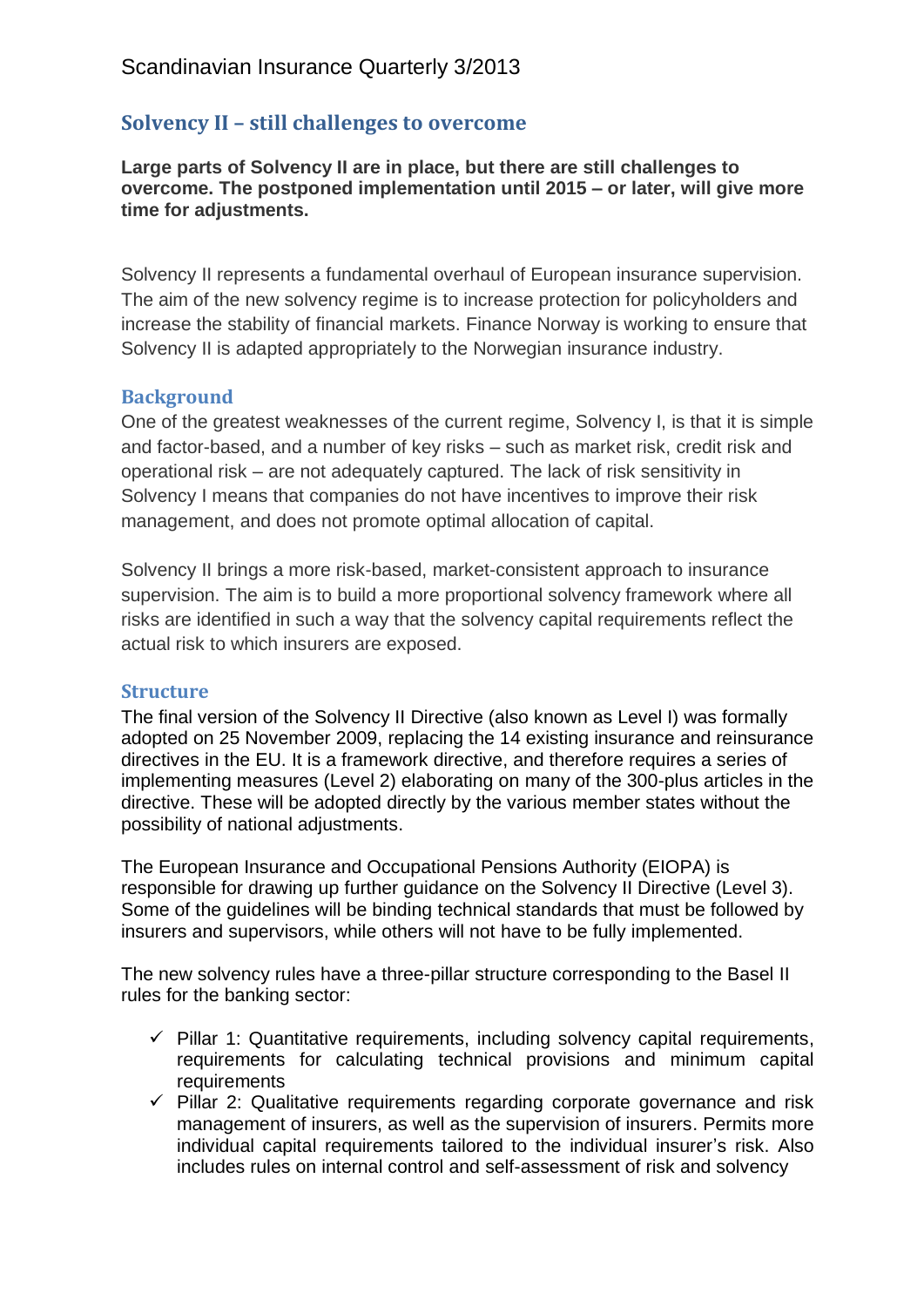$\checkmark$  Pillar 3: Rules on market discipline and transparency, including regulatory and public disclosure

## **Challenges**

## **Robust pension system under Solvency II**

The fundamental Solvency II principle of measure both assets and liabilities at market value, means that the present value of technical provisions will need to be calculated using the current risk-free interest rate curve rather than the guaranteed interest rate, as is the case in Norway today. The value of technical provisions will therefore fluctuate with changes in market interest rates, and differences in interest rate sensitivity (duration) between the two sides of the balance sheet will trigger a capital requirement for interest rate risk.

For life insurers with long-term pension liabilities, a logical adjustment to the capital requirements under Solvency II would be to invest in fixed-income securities with the same maturity as these liabilities, so that the value of the latter moves in line with the former.

However, long-term investments of this kind are not compatible with current Norwegian life insurance rules, where the required annual guarantee means that companies must invest in low-duration assets to avoid large fluctuations in annual returns. There is therefore a need to adapt the current product and operating rules to Solvency II to obtain a pension system that is appropriate for all parties. Finance Norway is working on finding good solutions.

## **Long-term investment opportunities**

For companies to be able to adjust their investments in line with their long-term pension liabilities, they must also be able to invest in interest-sensitive assets with a sufficiently long duration. These assets must be denominated in Norwegian kroner to avoid a further capital requirement due to currency risk. Norway has only a small market in fixed-income securities issued by the public sector, so Norwegian insurers have limited scope to close the duration gap by investing in assets with low risk and high duration. Steps need to be taken to correct this imbalance.

It is also important for Solvency II to be adapted so that investments in infrastructure do not trigger excessive capital requirements. Solvency II does not contain any explicit regulation of infrastructure investments, but as the rules stand, these investments will not be a viable alternative to long-term bonds. This is because they result in a disproportionately high capital requirement (on a par with private equity), without the duration needed to match long-term liabilities.

#### **Interest rate curve adjusted to Norwegian conditions**

The methodology for calculating the risk-free interest rate curve used to value future insurance liabilities will be the same for all currencies, but the parameters will vary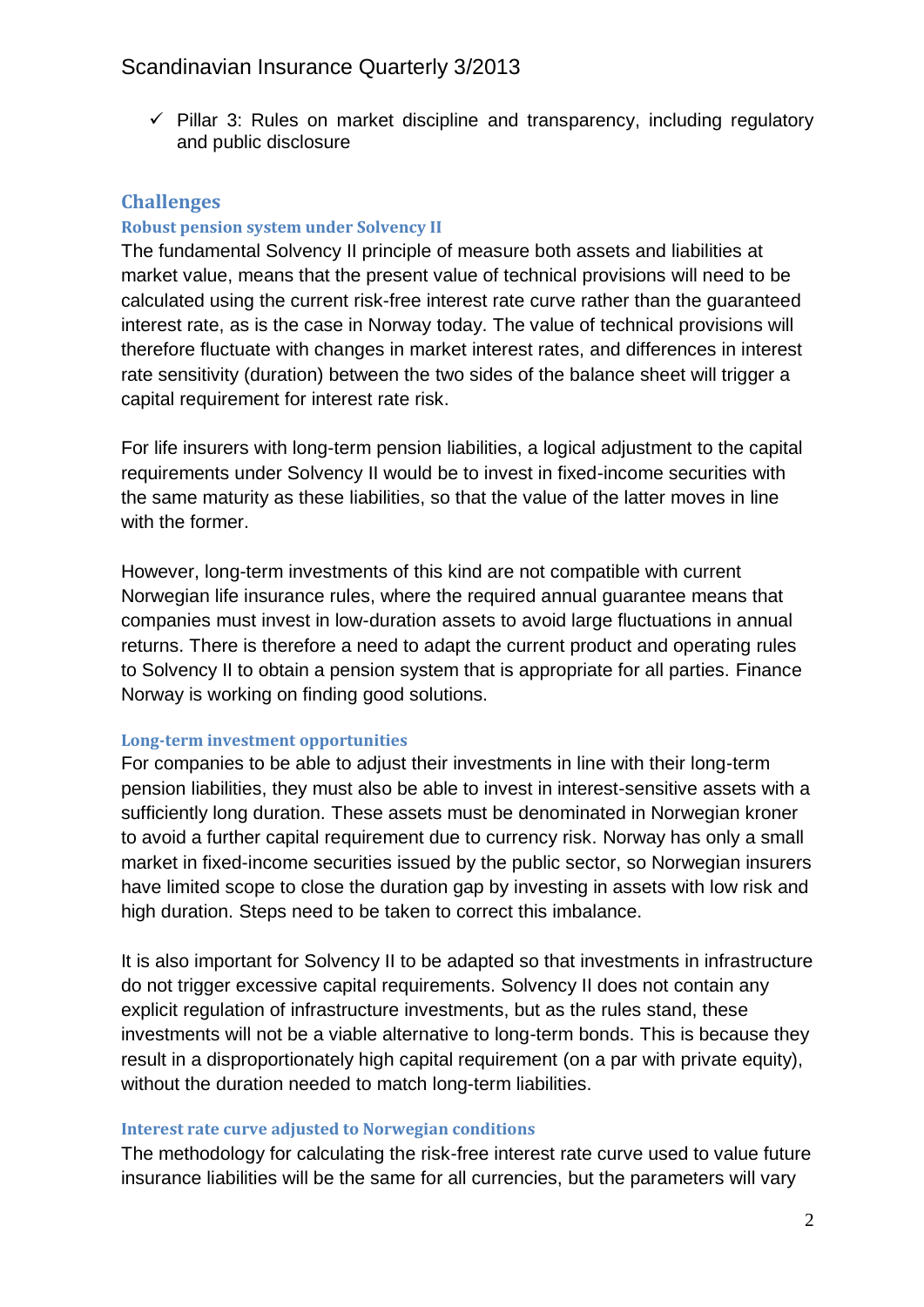# Scandinavian Insurance Quarterly 3/2013

from currency to currency due to differences in the breadth and depth of bond markets. It is important that the parameters for Norway take as much account as possible of the limitations of the Norwegian market for long-term fixed-income instruments, and Finance Norway has been actively working for this over a number of years.

## **National flexibility**

The scope for national adjustments to Solvency II for contracts entered into under the existing life insurance and solvency regime is currently uncertain. Although Solvency II is, in principle, to be fully harmonised, it is important for the Norwegian authorities to explore whether there is still some room for manoeuvre, and to what extent this should be exploited to ease the challenges faced by the country's insurers.

## **Credit rating**

One further challenge presented by Solvency II is its potential impact on the supply of funding in the Norwegian capital market. The capital requirement for insurers' investments in bonds, structured credit products and credit derivatives will depend partly on how the credit rating agencies rate the issuer's creditworthiness. Unlike what is common elsewhere in Europe most Norwegian savings banks do not have such a rating.

The absence of a rating means that bonds issued by these banks will trigger a higher solvency capital requirement for insurers, making them a less attractive investment. This, in turn, could give Norwegian savings banks problems with their funding.

Unrated bonds issued by Norwegian local government bodies are also treated the same as other unrated investments under Solvency II and will similarly trigger a high solvency capital requirement. Finance Norway believes that one possible solution would be for bonds issued by unrated financial institutions (including Norwegian savings banks) to be assigned a national rating.

# **Progress**

The European Commission has been working on implementing measures for the Solvency II Directive since 2009. The timing of a decision on these measures is uncertain, as it will depend on when the Omnibus II Directive is approved. Omnibus II was presented by the European Commission in connection with the restructuring of the supervisory bodies in the EU in late 2010, early 2011, and entails changes to existing directives, including Solvency II.

# **Delays**

The European Commission, the Council of the European Union and the European Parliament have for some time been discussing the provisions of Omnibus II that